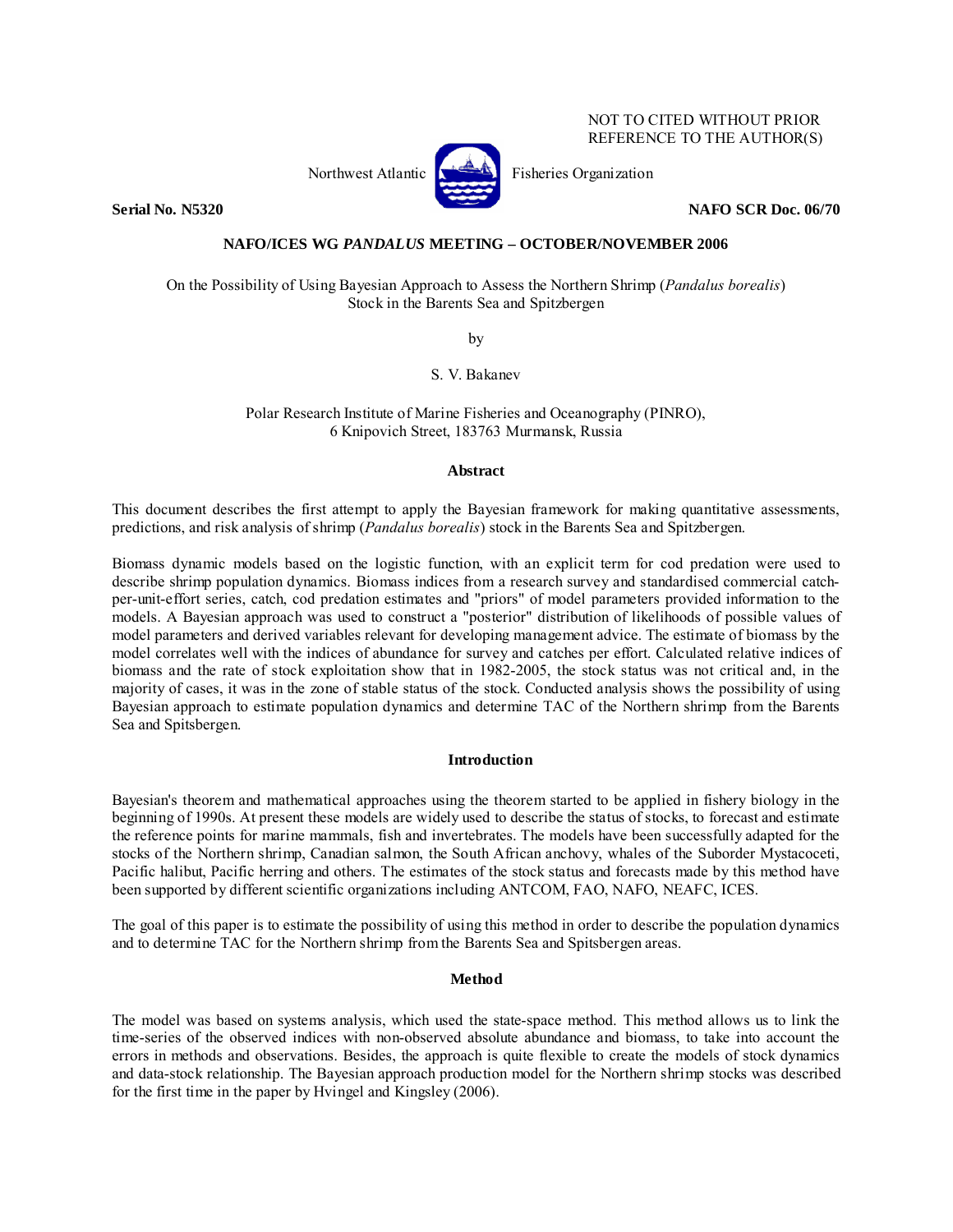The logistic model of population growth as a sample was used for mathematic realization of the biomass dynamics (Pella and Tomlinson, 1969):

$$
B_{t+1} = B_t - C_t - V_t + \lambda MSY \frac{B_t}{K} \left( 1 - \left( \frac{B_t}{K} \right)^{m-1} \right), \quad \lambda = \frac{m^{\frac{m}{m-1}}}{m-1}
$$

where  $B_t$  is the stock biomass in year *t*, *MSY* is the value of the instantaneous maximum sustainable yield rate,  $C_t$  is the catch taken by the fishery,  $V_t$  is the predation by cod in year  $t$ , and  $m$  is a parameter describing the shape of the "stock-recruitment" curve.

The algorithms of calculation, modelling and diagnostics have been realized in the Win BUGS v.1.3 software (www.mrc-bsu.cam.ac.uk/bugs; Gilks *et al*., 1994).

The model uses the two series of the biomass indices: the standardized index of catch per unit of effort  $(CPUE<sub>t</sub>)$  in the Russian shrimp fishery in 1982-2005 and the index of biomass (*survt*) obtained from the results of the Norwegian surveys in 1982-2004. Index-real biomass ratio is expressed through catchability coefficients  $q_c$  and  $q_s$ respectively. It is taken that ω and k errors of observations are lognormally distributed, the biomass has a relative value  $(P_t=B_t/B_{MSY})$  and the distribution of data is of the form:

$$
CPUE_t \sim q_cB_{MSY} P_t \exp(\omega_t),
$$

$$
surv_t \sim q_S B_{MSY} P_t exp(k_t)
$$

The data on shrimp catch and mortality associated with cod predation were taken from the reports of NAFO/ICES Pandalus Assessment and Arctic Fisheries Working Groups (Aschan, Bakanev, 2005; Anon., 2005). It is taken that the data on catch are considered as reliable and included into the model with the absence of error and the discards of shrimp if they exist are minor. The observation errors for mortality associated with cod predation is lognormally distributed.

#### **Results**

The calculations of stock dynamics with the use of Bayesian's approach require the choice of priors, i.e. estimated or taken distributions of prior probabilities of the unobserved values (Fig.1). The distributions of a priori probability of value parameters when there is a lack of data (for instance, in modelling the majority of marine populations) may have a significant influence on a posteriori distribution and, respectively, change the results of calculations. The a priori distribution for *MSY* was described with the help of prior with the uniform distribution in logarithmic scale between log (100 000) and log (1 000 000). The lower limit in 100 000 t was chosen with the allowance for minimally estimated catch due to both fishing and cod predation as well as based on the most pessimistic estimate of the stock production capacity under the minimal density of the commercial stock. The upper limit was chosen arbitrarily and has a quite high value not to cross with a posterior distribution.

The maximum catch of shrimp in the Barents Sea and Spitsbergen areas was registered in the mid-1980s and amounted to somewhat less than 130 000 tons and, in that period, the shrimp mortality because of cod predation was estimated at 150-440 thousand tons, i.e. the total catch of shrimp per annum could be 280-570 thousand tons. Lower limit of *K* shows the maximal total catch. The upper limit could be hardly determined. Nevertheless when using some information this index may be limited from the unreal extra high value. It is taken into consideration for the upper limit of *K* that the maximal high densities ever registered during the survey with regard for catchability (Berenboim *et al.*, 1986) reached 0.1 kg/m<sup>2</sup>. If we assume that the area of stock distribution corresponds to that one of survey (176 229  $km^2$ ) about the two thirds of which have no commercial value and, respectively, where the probability of the occurrence of shrimp with maximal density is extremely small, the upper limit of *K* may reach on the order of 6 000 thousand tons. Taking into account the results of the previous stock dynamics study with the aid of production models where the estimated total biomass varied within 1 000-2 400 thousand tons (Berenboim, Korzhev, 1997) and the exploitation rate was considered as sparing, it may be assumed that, in this case, the carrying capacity could be 1 000-2 400 thousand tons (if we assume that the biomass approximately corresponded to  $B_{MSV}$ ). Based on these assumptions we estimated prier for *K* as having gamma distribution (*K~dgamma*(2.0,001)) with a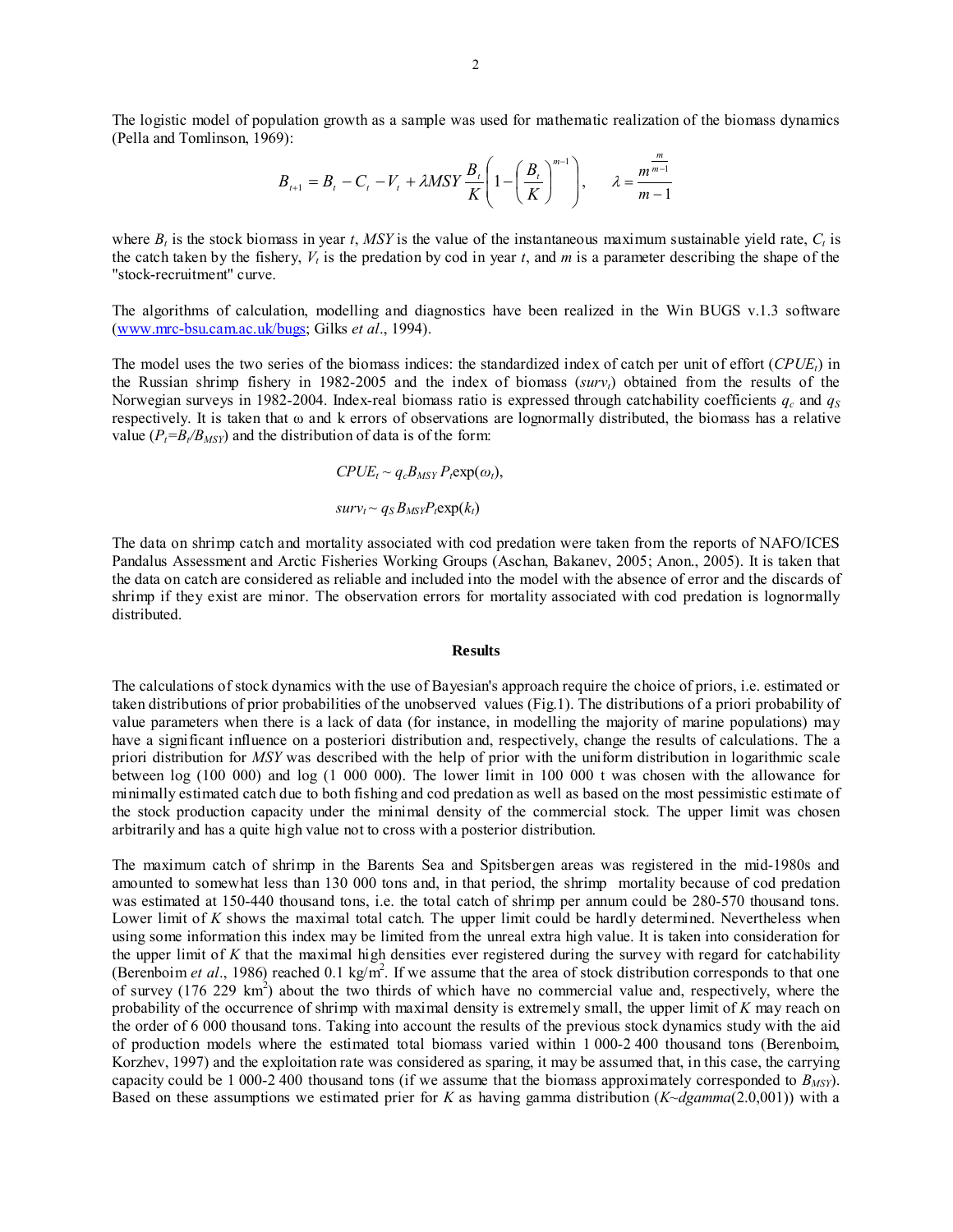median of 1 700 thousand tons with the limits of distribution ( $P=95\%$ ) from 250 thousand tons to 6 000 thousand tons.

Catchability coefficients  $q_c$  and  $q_S$  scale the biomass indices for survey and catches per effort to absolute abundance of biomass. A prior information about these values is practically absent, so, the "expert" priors with lognormal distribution  $\ln(q_c)$  – U(-15,1) and  $\ln(q_s)$  – U(-10,1), where U is a uniform distribution, were used.

There is no a prior information about the *m* shape parameter for the Barents Sea shrimp metapopulation. However prior for *m* must be informative since it is a coefficient determining *BMSY/K* ratio. To convert *BMSY/K* ratio to *m* index the approximating function was used. *M*-curve as  $B_{MSY}/K$  function in the interval of  $0.37 < B_{MSY}/K < 0.6$  was described by the function  $m=a*exp(b*P_{MSY}^c)$  with corresponding values of *a* (0.1817), *b* (5.1174) and *c* (1.0938) (Hvingel and Kingsley, 2006).

To estimate the accuracy of data description by the model a comparative analysis of observed values and their calculated distributions has been made. The residuals between observed and calculated values in each iteration step were determined. The summary statistics of distribution of these residues shows that the data are described quite well by calculation values. The slight trend in residuals of Norwegian survey index is not observed (Fig. 2).

The estimate of biomass by the model correlates well with the indices of abundance for survey and catches per effort (Fig. 3). Maximal stable catch with allowance for cod predation amounted to 370 thousand tons with biomass  $B_{MSY}$ equaled to 2 200 thousand tons and *K* equal to 4 500 thousand tons. Calculated relative indices of biomass and the rate of stock exploitation show that in 1982-2005, the stock status was not critical and, in the majority of cases, it was in the zone of stable status of the stock (Fig. 4). The risk-analysis showed that with the cumulative probability of exceeding MSY was equal to 30% the catch of shrimp with an allowance for cod predation that may reach 300 thousand tons (Fig. 5, 6).

Thus, conducted analysis shows the possibility of using Bayesian approach to estimate population dynamics and determine TAC of the Northern shrimp from the Barents Sea and Spitsbergen.

The model requires further evaluation, and may benefit from the inclusion of the new ecosystem survey shrimp indexes. Joint Russian-Norwegian ecosystem surveys have been carried out since 2004. Data from this survey series are currently being analysed. The preliminary results from the surveys shows that shrimp biomass steadily increased from 2004 to 2006 (Table 1, Fig.8).

#### **References**

Anon., 2005. ICES, Report Arctic Fisheries Working Group.- 570 pp.

- Aschan M., Bakanev S.V., 2005. The *Pandalus* Stock in the Barents Sea and Svalbard Area//NAFO SCR Doc. 05/90.- Serial No. N5195.- 15 pp.
- Berenboim, B.I., Korzhev, V.A., 1997. On possibility of using Stefansson's production model to estimate the stock of Northern shrimp *Pandalus borealis* in the Barents Sea. Research on commercial invertebrates in the Barents Sea. Selected papers. Murmansk: PINRO Press, pp.20-34 (in Russian)
- Berenboim, B.I., Lysy, A. Yu. and Salmov, V.Z., 1986. Soviet investigations on shrimp (*Pandalus borealis*) in the Barents Sea and Spitsbergen area in May 1985. ICES CM 1986/K:11.
- Gilks, W.R., Thomas, A., and Spiegelhalter, D.J., 1994, A language and program for complex Bayesian modelling. Statistician 43: 169–178.
- Hvingel, C., and Kingsley M.C.S., 2006. A framework to model shrimp (Pandalus borealis) stock dynamics and to quantify the risk associated with alternative management options, using Bayesian methods. ICES Journal of Marine Science, 63: 68-82.
- Pella, J.J., and Tomplinson, P.K., 1969. A generalized stock production model. Bulletin of the Inter-American Tropical Tuna Comission, 13: 419-496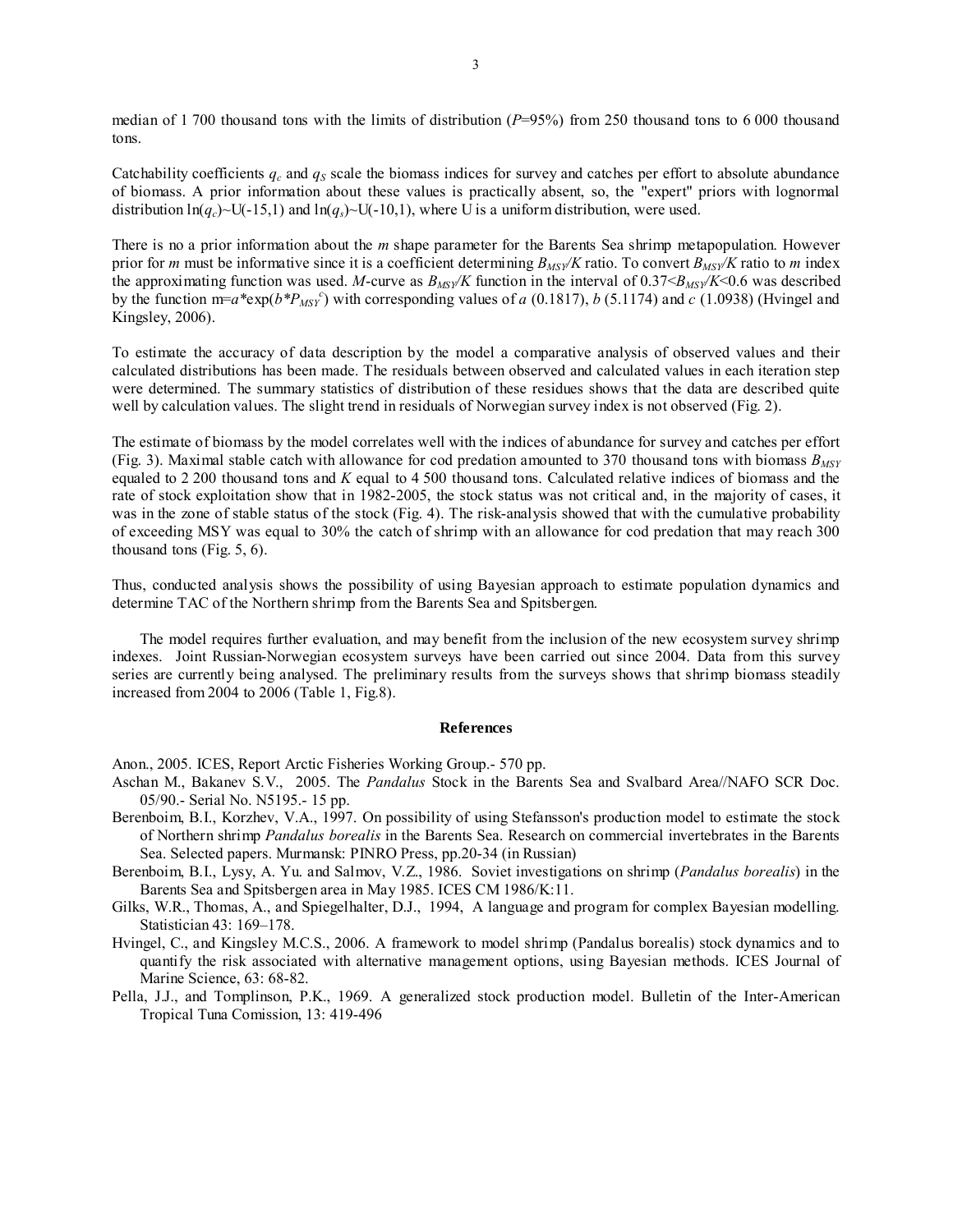

Table 1. Estimated biomass (thou. tons) and numbers of stations from joint ecosystem survey in Barents Sea and Spitzbergen, 2004-2006

Fig. 1. Prior and posterior probability density distributions of model parameters (symbols are explained in text).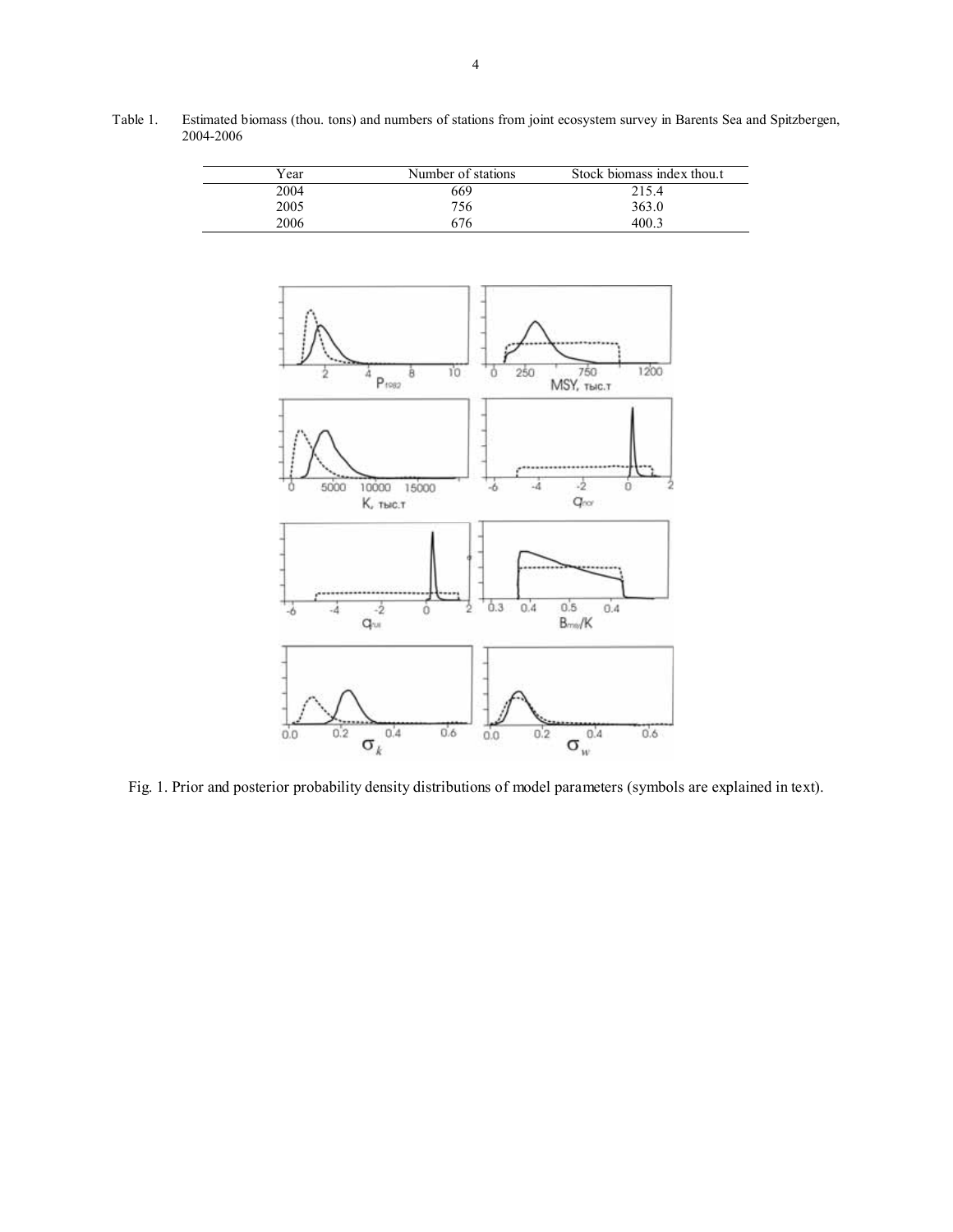

Fig.2. Log catchability residuals for the tuning fleets (Russian CPUE and Norwegian survey index) included in the assessments. Open bubbles represent positive values; filled bubbles represent negative values**.**



Fig. 3. Comparison of observed and model estimated values: CPUE and survey stock biomass indices.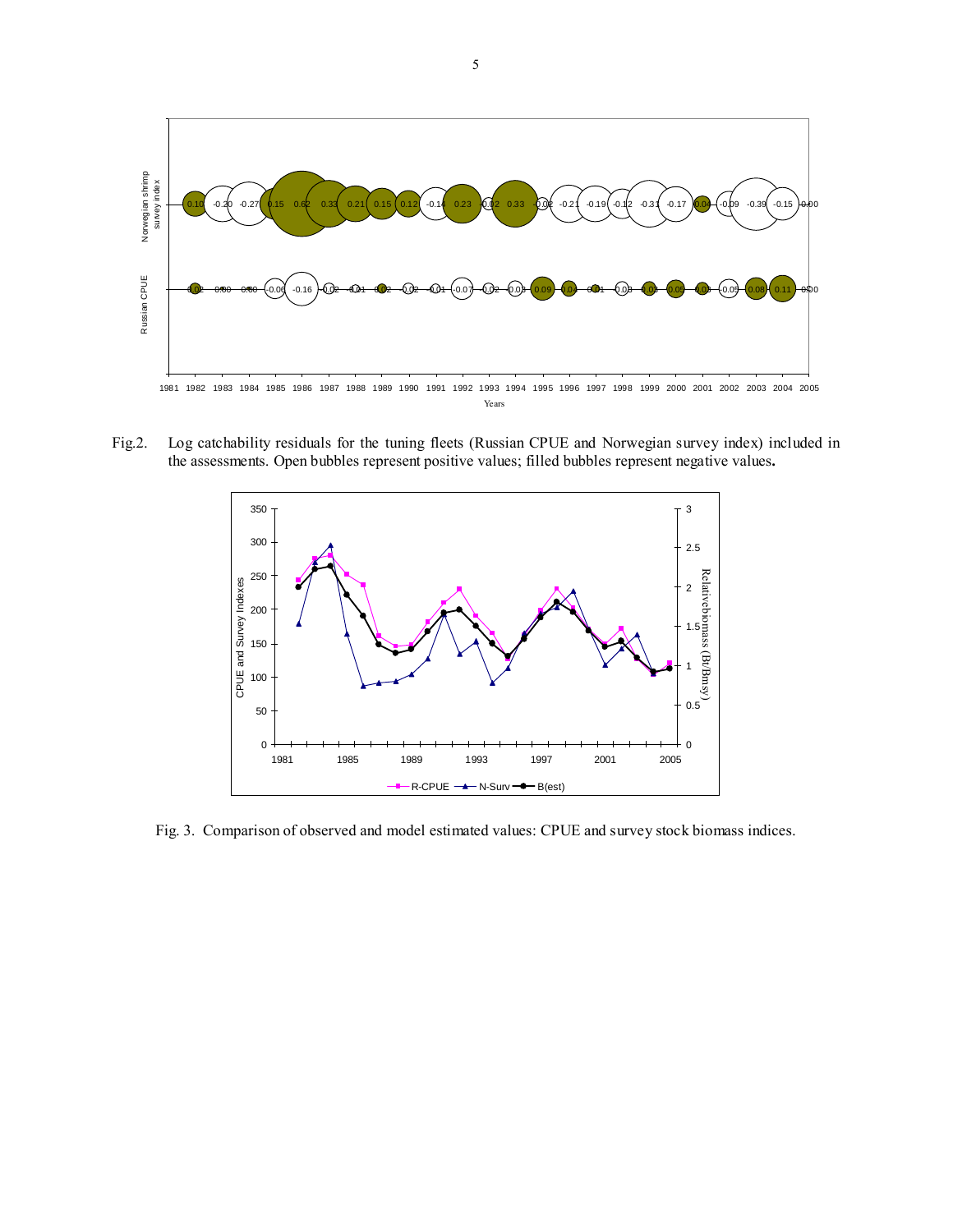

Fig.4. Dynamics of the Northern shrimp stock from the Barents Sea in 1982-2005 by zones of the regulation area with precautionary approach (green area – the zone of stable status of stock).



Fig.5. Risk of exceeding *Zmsy* and of driving the stock below *Bmsy* by maintaining optional annual removal levels (catch and cod consumption) of 200 000-500 000 t/y during the period 2005-2015.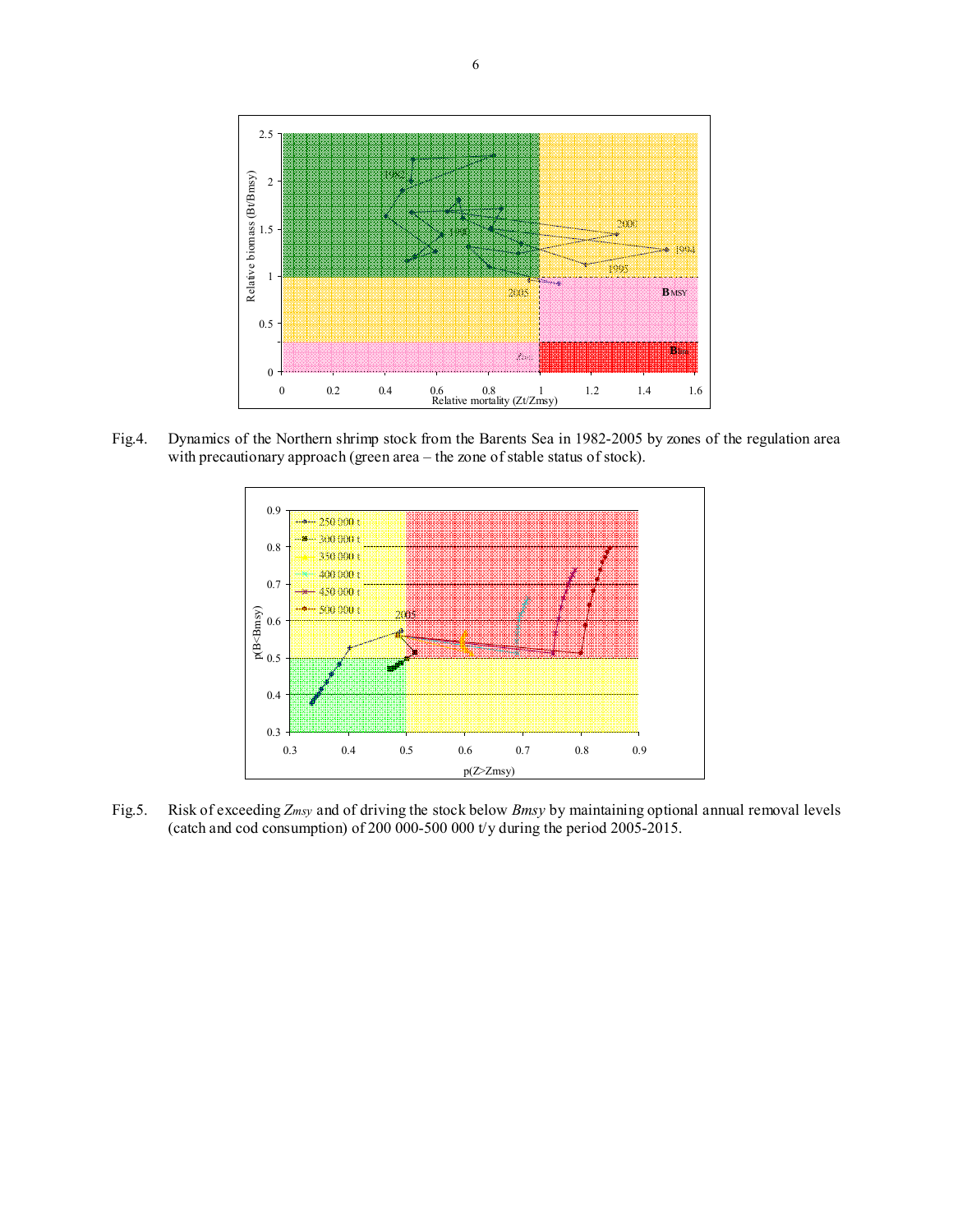

Fig. 6. The cumulative probability of exceeding MSY.



Fig. 7. Ability of model define the stock-production curve: annual stock size estimates calculated directly applying the MCMC-sampled catchabilities to the actual index values, and the corresponding production calculated by subtracting biomass in the current year from biomass in the next, then adding catch and predation. The generalized stock-recruitment curve shown was based on the median of the posteriors of the parameters MSY and m.